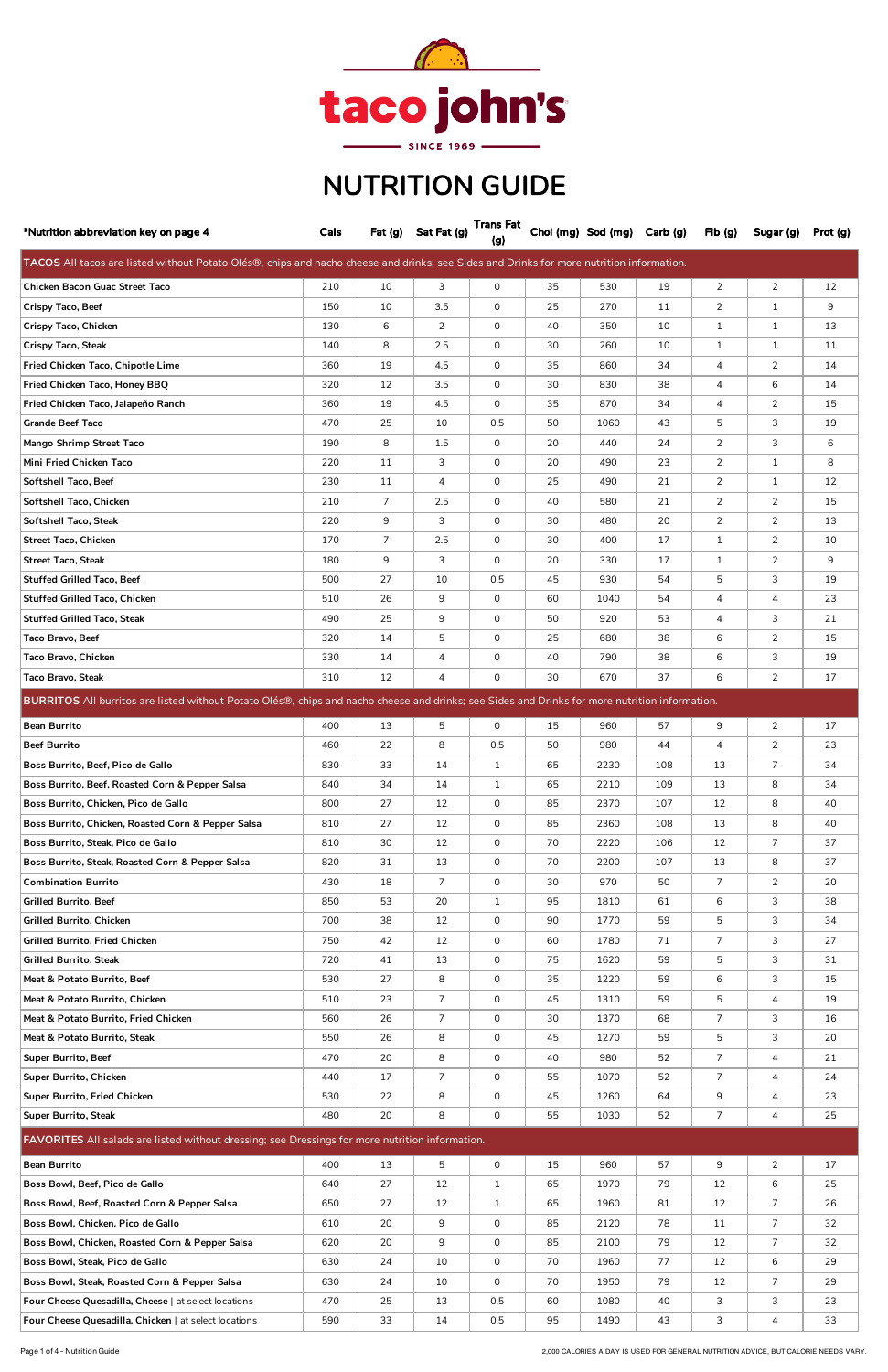| *Nutrition abbreviation key on page 4                                                                                            | Cals         | Fat $(g)$      | Sat Fat (g)    | <b>Trans Fat</b><br>(g) |              | Chol (mg) Sod (mg) | Carb (g)       | Fib(g)            | Sugar (g)      | Prot (g)       |
|----------------------------------------------------------------------------------------------------------------------------------|--------------|----------------|----------------|-------------------------|--------------|--------------------|----------------|-------------------|----------------|----------------|
| Four Cheese Quesadilla, Steak   at select locations                                                                              | 610          | 36             | 15             | 0.5                     | 85           | 1380               | 43             | 3                 | 4              | 31             |
| Fried Chicken, 5 count                                                                                                           | 370          | 16             | 2.5            | 0                       | 55           | 1150               | 35             | 5                 | $\mathsf{O}$   | 22             |
| Fried Chicken & Potato Olés® Snacker, Chipotle Lime                                                                              | 730          | 47             | 9              | 0                       | 45           | 1970               | 61             | $\overline{7}$    | 3              | 17             |
| Fried Chicken & Potato Olés® Snacker, Jalapeño Ranch                                                                             | 750          | 48             | 9              | 0                       | 45           | 2080               | 62             | 8                 | 2              | 18             |
| Quesadilla, Cheese                                                                                                               | 500          | 29             | 14             | 0.5                     | 60           | 970                | 41             | 3                 | $\overline{2}$ | 26             |
| Quesadilla, Beef                                                                                                                 | 580          | 34             | 16             | $\mathbf{1}$            | 75           | 1160               | 43             | 3                 | $\mathbf{2}$   | 32             |
| Quesadilla, Chicken                                                                                                              | 560          | 30             | 14             | 0.5                     | 90           | 1240               | 43             | 3                 | 3              | 36             |
| Quesadilla, Steak                                                                                                                | 590          | 34             | 15             | 0.5                     | 90           | 1210               | 43             | 3                 | $\overline{2}$ | 36             |
| Super Nachos, Beef                                                                                                               | 810          | 43             | 14             | 0.5                     | 65           | 1300               | 85             | 10                | 3              | 24             |
| Super Nachos, Chicken                                                                                                            | 790          | 39             | 12             | 0                       | 80           | 1380               | 84             | 9                 | 4              | 28             |
| <b>Super Nachos, Steak</b>                                                                                                       | 820          | 42             | 13             | 0                       | 75           | 1350               | 84             | 9                 | 3              | 29             |
| Super Potato Olés®, Beef                                                                                                         | 1120         | 68             | 21             | $\mathbf{1}$            | 65           | 3050               | 104            | 14                | 4              | 26             |
| Super Potato Olés®, Chicken                                                                                                      | 1100<br>1130 | 64<br>68       | 19<br>20       | 0.5<br>0.5              | 80<br>75     | 3130<br>3100       | 103<br>103     | 14<br>14          | 4<br>4         | 30<br>31       |
| Super Potato Olés®, Steak<br>Taco Salad, Beef                                                                                    | 560          | 31             | 13             | 0.5                     | 60           | 870                | 50             | 3                 | 6              | 26             |
| Taco Salad, Chicken                                                                                                              | 530          | 25             | 11             | 0                       | 80           | 980                | 50             | $\overline{2}$    | $\overline{7}$ | 31             |
| Taco Salad, Fried Chicken                                                                                                        | 670          | 33             | 12             | 0                       | 70           | 1300               | 68             | 5                 | 6              | 31             |
| Taco Salad, Steak                                                                                                                | 540          | 28             | 11             | 0                       | 65           | 860                | 49             | $\overline{2}$    | 6              | 28             |
| <b>LOCAL FAVORITES</b> Available at selected locations.                                                                          |              |                |                |                         |              |                    |                |                   |                |                |
|                                                                                                                                  |              |                |                |                         |              |                    |                |                   |                |                |
| <b>Cheese Roll-Up</b>                                                                                                            | 200          | 10             | 5              | 0                       | 20           | 360                | 18             | $\mathbf{1}$      | $\mathbf{1}$   | 10             |
| <b>Ranch Burrito</b><br><b>Taco Burger</b>                                                                                       | 420<br>280   | 21<br>11       | 7<br>4         | 0<br>0                  | 35<br>30     | 840<br>570         | 43<br>30       | 4<br>$\mathbf{2}$ | 3<br>4         | 17<br>15       |
|                                                                                                                                  |              |                |                |                         |              |                    |                |                   |                |                |
| KIDS MENU All kids meals are listed without junior Potato Olés® and drinks; see below and Drinks for more nutrition information. |              |                |                |                         |              |                    |                |                   |                |                |
| Cheesy Quesadilla                                                                                                                | 220          | 13             | 6              | 0                       | 30           | 410                | 19             | $\mathbf{1}$      | $\mathbf{1}$   | 12             |
| Chicken Tenders, with Ranch Dressing                                                                                             | 400          | 28             | 4.5            | 0                       | 45           | 950                | 22             | 3                 | $\mathbf{1}$   | 14             |
| Crispy Taco, Beef                                                                                                                | 150          | 10             | 3.5            | 0                       | 25           | 270                | 11             | $\mathbf{2}$      | $\mathbf{1}$   | $\overline{7}$ |
| Softshell Taco, Beef                                                                                                             | 230          | 11             | 4              | 0                       | 25           | 490                | 21             | $\overline{2}$    | $\mathbf{1}$   | 9              |
| Junior Potato Olés®                                                                                                              | 330          | 19             | 4              | 0                       | 0            | 970                | 37             | 4                 | 0              | $\mathsf{3}$   |
| $ \$1, \$2, \$3$ VALUEST MENU                                                                                                    |              |                |                |                         |              |                    |                |                   |                |                |
| Cheesy Bacon Ranch Loaded Potato Olés®                                                                                           | 750          | 49             | 11             | 0                       | 25           | 2180               | 67             | $\overline{7}$    | $\mathbf{1}$   | 10             |
| <b>Cheesy Snack Quesadilla</b>                                                                                                   | 220          | 13             | 6              | 0                       | 30           | 410                | 19             | $\mathbf{1}$      | $\mathbf{1}$   | 12             |
| Chicken Bacon Guac Street Taco                                                                                                   | 210          | 10             | 3              | 0                       | 35           | 530                | 19             | $\mathbf{2}$      | $\overline{2}$ | 12             |
| Chicken Snack Quesadilla                                                                                                         | 210          | 9              | $\overline{4}$ | 0                       | 35           | 500                | 19             | $\mathbf{1}$      | $\mathbf{1}$   | 14             |
| Churro                                                                                                                           | 230          | 11             | 1.5            | 0                       | 0            | 330                | 31             | $\overline{2}$    | 10             | 3              |
| Cold Brew, Mocha                                                                                                                 | 80           | 1.5            | $\mathbf{1}$   | 0                       | 5            | 60                 | 14             | 0                 | 13             | 3              |
| Cold Brew, Vanilla                                                                                                               | 80           | 1.5            | $\mathbf{1}$   | 0                       | 5            | 55                 | 13             | $\mathsf{O}$      | 13             | 3              |
| <b>Grande Beef Taco</b>                                                                                                          | 470          | 25             | 10             | 0.5                     | 50           | 1060               | 43             | 5                 | 3              | 19             |
| Mini Fried Chicken Taco                                                                                                          | 220          | 11             | 3              | 0                       | 20           | 490                | 23             | $\overline{2}$    | $\mathbf{1}$   | 8              |
| Spicy Chicken & Potato Griller                                                                                                   | 360          | 16             | 4              | 0                       | 35           | 1000               | 40             | 3                 | $\overline{2}$ | 16             |
| Spicy Steak & Potato Griller                                                                                                     | 370          | 18             | 4.5            | 0                       | 25           | 910                | 40             | 3                 | $\overline{2}$ | 14             |
| SIDES All salads are listed without dressing; see Dressings for more nutrition information.                                      |              |                |                |                         |              |                    |                |                   |                |                |
| <b>Black Beans</b>                                                                                                               | 210          | $\mathbf{1}$   | $\mathbf 0$    | 0                       | 0            | 910                | 38             | 14                | $\mathsf{O}$   | 14             |
| Chips                                                                                                                            | 270          | 11             | 1.5            | 0                       | $\mathsf{O}$ | 210                | 40             | 3                 | $\mathsf{O}$   | $\overline{4}$ |
| <b>Chips &amp; Nacho Cheese</b>                                                                                                  | 380          | 20             | 4.5            | 0                       | 10           | 600                | 45             | 3                 | $\mathbf{1}$   | 6              |
| <b>Cilantro Lime Rice</b>                                                                                                        | 280          | 9              | 1.5            | 0                       | $\mathbf 0$  | 680                | 43             | $\overline{2}$    | $2^{\circ}$    | 5              |
| Potato Olés®, Junior                                                                                                             | 330          | 19             | 4              | 0                       | $\mathbf 0$  | 970                | 37             | 4                 | 0              | 3              |
| Potato Olés®, Small                                                                                                              | 480          | 27             | 6              | 0                       | 0            | 1380               | 52             | 6                 | $\mathbf{1}$   | $\overline{5}$ |
| Potato Olés®, Medium                                                                                                             | 670          | 38             | 8              | 0                       | 0            | 1930               | 73             | 8                 | $\mathbf{1}$   | $\overline{7}$ |
| Potato Olés®, Large                                                                                                              | 860          | 49             | 11             | 0                       | 0            | 2490               | 94             | 10                | $\mathbf{1}$   | 9              |
| <b>Refried Beans</b>                                                                                                             | 360          | 8              | 3.5            | 0                       | 15           | 1180               | 52             | 17                | $\mathbf{1}$   | 22             |
| <b>Rice &amp; Beans</b>                                                                                                          | 240          | 5              | $\mathbf{1}$   | 0                       | 0            | 790                | 41             | 8                 | $\mathbf{1}$   | 9              |
| Side Salad                                                                                                                       | 40           | 2.5            | 1.5            | $\mathsf{O}\xspace$     | 5            | 55                 | 3              | $\mathbf{1}$      | $\overline{2}$ | $\mathbf{1}$   |
| <b>SWEET TREATS</b>                                                                                                              |              |                |                |                         |              |                    |                |                   |                |                |
| Churro                                                                                                                           | 230          | 11             | 1.5            | 0                       | 0            | 330                | 31             | $\overline{2}$    | 10             | 3              |
| <b>Mexican Donut Bites</b>                                                                                                       | 300          | 8              | 1.5            | $\mathsf{O}\xspace$     | 5            | 220                | 48             | $\mathbf{1}$      | 25             | $\overline{4}$ |
| <b>DIPS, CONDIMENTS &amp; DRESSINGS</b>                                                                                          |              |                |                |                         |              |                    |                |                   |                |                |
| Chipotle Lime Sauce, 1 fl oz                                                                                                     | 140          | 14             | 2.5            | 0                       | 10           | 250                | 3              | $\mathsf{O}$      | $\overline{2}$ | 0              |
| Creamy Italian Dressing, 1.5 fl oz                                                                                               | 130          | 14             | 2.5            | 0                       | 0            | 320                | $\overline{2}$ | 0                 | $\overline{2}$ | 0              |
| Guacamole, 2.5 fl oz                                                                                                             | 150          | 11             | $\mathbf{2}$   | 0                       | 0            | 220                | 12             | 3                 | 0              | $\mathbf{1}$   |
| Honey BBQ Sauce, 1.5 fl oz                                                                                                       | 80           | 0              | 0              | 0                       | 0            | 320                | 17             | 0                 | 14             | 0              |
| House Dressing, 1.5 fl oz                                                                                                        | 70           | $\overline{7}$ | $\mathbf{1}$   | 0                       | 0            | 260                | $\overline{2}$ | $\mathbf{1}$      | $\overline{2}$ | $\overline{0}$ |
| House Salsa, 1 fl oz                                                                                                             | 5            | $\mathsf{O}$   | $1\,$          | $\mathsf{O}\xspace$     | $\mathbf 0$  | 160                | 6              | $\overline{0}$    | $\mathbf{1}$   | $\overline{0}$ |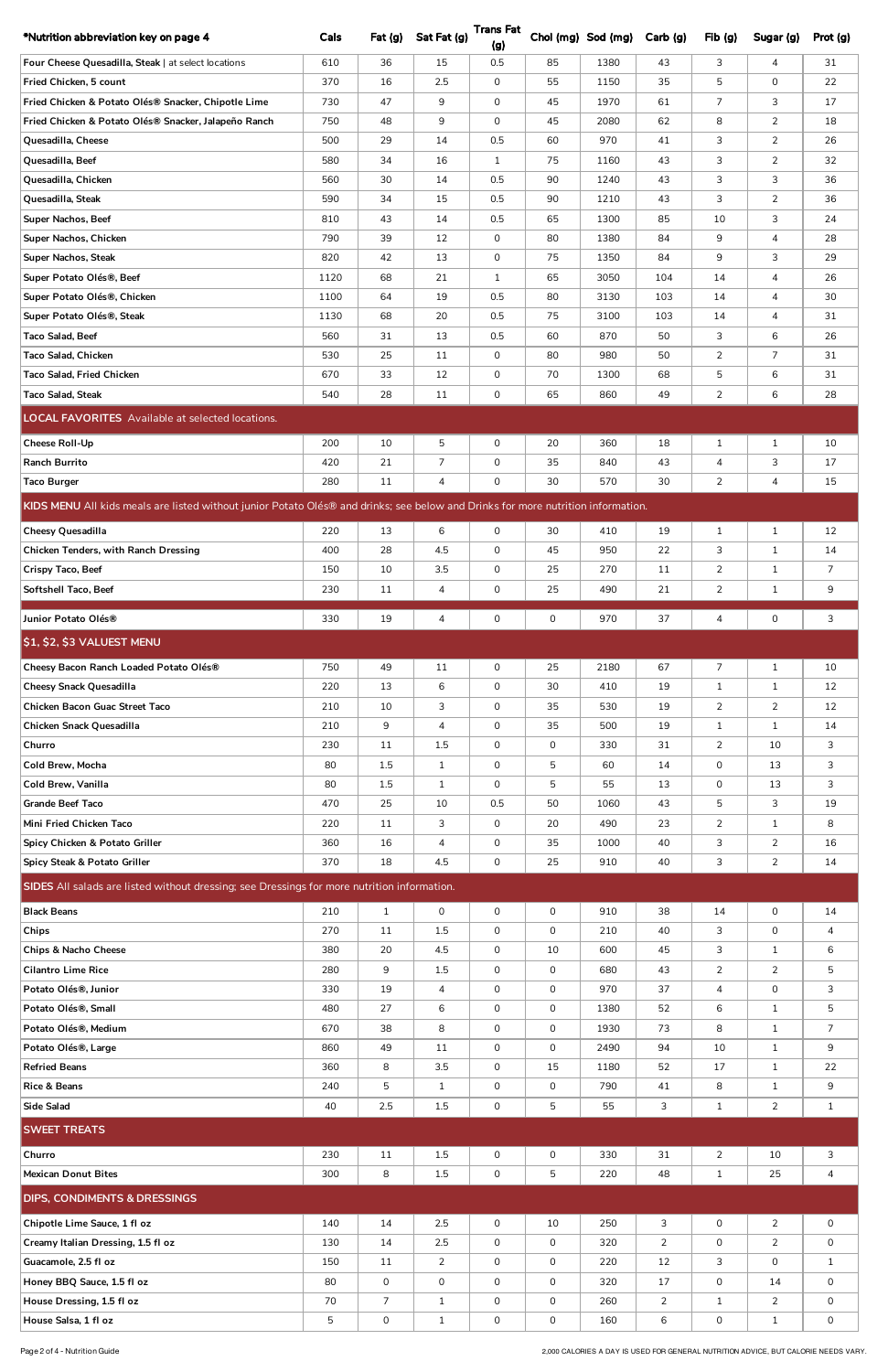| *Nutrition abbreviation key on page 4                                                                                         | Cals               | Fat(g)              | Sat Fat (g)         | <b>Trans Fat</b><br>(g)    |                              | Chol (mg) Sod (mg) | Carb (g)       | Fib(g)              | Sugar (g)      | Prot (g)          |
|-------------------------------------------------------------------------------------------------------------------------------|--------------------|---------------------|---------------------|----------------------------|------------------------------|--------------------|----------------|---------------------|----------------|-------------------|
| Jalapeño Ranch Sauce, 1 fl oz                                                                                                 | 130                | 13                  | $\overline{2}$      | $\mathsf{O}\xspace$        | 10                           | 280                | 3              | $\mathsf{O}$        | $\mathbf{1}$   | $\mathbf{1}$      |
| Ketchup, Packet                                                                                                               | 10                 | $\mathbf 0$         | $\mathbf 0$         | $\mathbf 0$                | $\mathsf{O}$                 | 90                 | $\overline{2}$ | $\overline{0}$      | $\overline{2}$ | 0                 |
| Mild Sauce, 1 fl oz                                                                                                           | 10                 | $\mathbf 0$         | $\mathbf 0$         | $\mathbf 0$                | $\Omega$                     | 130                | $\overline{2}$ | $\overline{0}$      | $\mathbf{1}$   | 0                 |
| Nacho Cheese, 3 fl oz                                                                                                         | 110                | 9                   | 3.5                 | $\mathbf 0$                | 10                           | 390                | 5              | 0                   | 0              | 3                 |
| Pico de Gallo, 1 fl oz                                                                                                        | 10                 | 0                   | 0                   | 0                          | $\mathbf{O}$                 | 95                 | $\overline{2}$ | 0                   | $\mathbf{1}$   | 0                 |
| Pickled Jalapeños, 1 oz                                                                                                       | 10                 | 0                   | 0                   | 0                          | $\mathsf{O}$                 | 470                | $\mathbf{1}$   | $\mathbf{1}$        | $\mathbf{1}$   | 0                 |
| Ranch Dressing, 1.5 fl oz                                                                                                     | 210                | 23                  | 3.5                 | $\mathbf 0$                | 15                           | 310                | $\mathbf{1}$   | 0                   | $\mathbf{1}$   | 0                 |
| Roasted Corn & Pepper Salsa, 1 fl oz                                                                                          | 15                 | 0                   | 0                   | $\mathbf 0$                | 0                            | 85                 | 3              | $\mathbf{1}$        | $\mathbf{1}$   | 0                 |
| Sour Cream, 2.5 fl oz                                                                                                         | 140                | 13                  | 8                   | 0.5                        | 50                           | 50                 | 4              | 0                   | 3              | $\overline{2}$    |
| Super Hot Sauce, 1 fl oz                                                                                                      | 5                  | 0                   | 0                   | 0                          | 0                            | 40                 | $\mathbf{1}$   | $\mathbf{1}$        | $\mathbf{1}$   | $\mathsf{O}$      |
| BREAKFAST All breakfast items are listed without Potato Olés® and drinks; see Sides and Drinks for more allergen information. |                    |                     |                     |                            |                              |                    |                |                     |                |                   |
|                                                                                                                               | 570                | 29                  | 10                  |                            | 170                          |                    | 58             |                     | 3              | 22                |
| Breakfast Griller, Bacon   at select locations<br>Breakfast Griller, Sausage   at select locations                            | 570                | 30                  | 10                  | 0<br>0                     | 175                          | 1510<br>1430       | 59             | 5                   | 3              | 21                |
| Breakfast Griller, Steak   at select locations                                                                                | 540                | 26                  | 9                   | $\mathbf 0$                | 170                          | 1340               | 59             | 5<br>5              | 3              | 22                |
| Breakfast Taco, Bacon   at select locations                                                                                   | 350                | 19                  | 6                   | 0                          | 125                          | 880                | 31             | 3                   | $\mathbf{1}$   | 13                |
| Breakfast Taco, Sausage   at select locations                                                                                 | 360                | 20                  | 6                   | $\mathsf{O}$               | 130                          | 870                | 31             | 3                   | $\mathbf{1}$   | 13                |
| Breakfast Taco, Steak   at select locations                                                                                   | 340                | 17                  | 5                   | $\mathbf 0$                | 125                          | 810                | 31             | 3                   | $\mathbf{1}$   | 14                |
| Jr. Breakfast Burrito, Bacon                                                                                                  | 270                | 12                  | 4                   | $\mathbf 0$                | 175                          | 640                | 28             | $\overline{2}$      | $\overline{2}$ | 12                |
| Jr. Breakfast Burrito, Sausage                                                                                                | 280                | 14                  | 4.5                 | 0                          | 170                          | 600                | 28             | $\overline{2}$      | 2              | 12                |
| Jr. Breakfast Burrito, Steak                                                                                                  | 260                | 11                  | 3.5                 | 0                          | 170                          | 540                | 28             | $\overline{2}$      | $\overline{2}$ | 12                |
| Meat & Potato Breakfast Burrito, Bacon                                                                                        | 560                | 28                  | 9                   | 0                          | 240                          | 1430               | 57             | 5                   | 3              | 20                |
| Meat & Potato Breakfast Burrito, Sausage                                                                                      | 630                | 35                  | 11                  | $\mathbf 0$                | 240                          | 1460               | 58             | 5                   | $\overline{4}$ | 22                |
| Meat & Potato Breakfast Burrito, Steak                                                                                        | 570                | 27                  | $\overline{7}$      | 0                          | 235                          | 1280               | 58             | 5                   | 3              | 23                |
| Potato Olés® Scrambler, Bacon                                                                                                 | 1030               | 64                  | 18                  | 0                          | 265                          | 3050               | 88             | 9                   | 4              | 27                |
| Potato Olés® Scrambler, Sausage                                                                                               | 1100               | 71                  | 21                  | $\mathbf 0$                | 265                          | 3090               | 89             | 9                   | $\overline{4}$ | 28                |
| Potato Olés® Scrambler, Steak                                                                                                 | 1040               | 63                  | 17                  | $\mathsf{O}$               | 260                          | 2910               | 89             | 9                   | $\overline{4}$ | 30                |
| Scrambler Breakfast Burrito, Bacon                                                                                            | 570                | 28                  | 9                   | $\mathbf 0$                | 240                          | 1430               | 59             | 5                   | $\overline{4}$ | 20                |
| Scrambler Breakfast Burrito, Sausage                                                                                          | 640                | 35                  | 11                  | $\mathbf 0$                | 240                          | 1460               | 60             | 5                   | 5              | 22                |
| Scrambler Breakfast Burrito, Steak                                                                                            | 580                | 27                  | $\overline{7}$      | 0                          | 235                          | 1290               | 60             | 5                   | 4              | 23                |
| <b>Spicy Chorizo Breakfast Burrito</b>                                                                                        | 500                | 27                  | 10                  | $\mathsf{O}\xspace$        | 240                          | 1310               | 46             | 4                   | 4              | 20                |
| <b>DRINKS</b>                                                                                                                 |                    |                     |                     |                            |                              |                    |                |                     |                |                   |
|                                                                                                                               |                    |                     |                     |                            |                              |                    |                |                     |                |                   |
|                                                                                                                               |                    |                     |                     |                            |                              |                    |                |                     |                |                   |
| Cold Brew, Plain                                                                                                              | 45                 | 1.5                 | $\mathbf{1}$        | $\mathbf 0$                | 5                            | 50                 | $\overline{4}$ | $\mathsf{O}$        | $\overline{4}$ | 3                 |
| Cold Brew, Mocha                                                                                                              | 80                 | 1.5                 | $\mathbf{1}$        | $\mathbf 0$                | 5                            | 60                 | 14             | $\mathsf{O}$        | 13             | 3                 |
| <b>Extra Shot of Mocha Syrup</b>                                                                                              | 35                 | $\mathbf 0$         | 0                   | 0                          | 0                            | 10                 | 9              | 0                   | 9              | $\mathsf{O}$      |
| Cold Brew, Vanilla                                                                                                            | 80                 | 1.5                 | $\mathbf{1}$        | 0                          | 5                            | 55                 | 13             | 0                   | 13             | 3                 |
| Extra Shot of Vanilla Syrup                                                                                                   | 35                 | 0                   | 0                   | $\mathbf 0$                | 0                            | 0                  | 9              | 0                   | 9              | 0                 |
| Tropicana® Orange Juice                                                                                                       | 170                | 0                   | 0                   | $\mathbf 0$                | $\mathbf 0$                  | 20                 | 39             | 0                   | 34             | 3                 |
| <b>Chocolate Milk</b>                                                                                                         | 140                | 2.5                 | 1.5                 | $\mathbf 0$                | 10                           | 160                | 23             | $\mathbf{1}$        | 23             | $\overline{7}$    |
| Pepsi®, Kid's Meal, 12 fl oz                                                                                                  | 150                | $\mathsf{O}\xspace$ | 0                   | 0                          | 0                            | 35                 | 41             | $\overline{0}$      | 41             | $\mathsf{O}$      |
| Pepsi®, Small, 20 fl oz                                                                                                       | 250                | $\mathbf 0$         | 0                   | $\mathbf 0$                | $\mathsf{O}$                 | 55                 | 69             | $\overline{0}$      | 69             | $\mathsf{O}$      |
| Pepsi®, Medium, 30 fl oz                                                                                                      | 380                | $\mathbf 0$         | 0                   | $\mathsf{O}$               | $\mathsf{O}$                 | 85                 | 104            | $\overline{0}$      | 104            | 0                 |
| Pepsi®, Large, 40 fl oz                                                                                                       | 500<br>$\mathbf 0$ | $\mathbf 0$         | 0<br>$\mathbf 0$    | $\mathbf 0$<br>$\mathbf 0$ | $\mathsf{O}$<br>$\mathsf{O}$ | 110                | 138<br>0       | 0<br>0              | 138<br>0       | 0<br>0            |
| Diet Pepsi®, Kid's Meal, 12 fl oz                                                                                             | 0                  | 0<br>$\mathbf 0$    | 0                   | 0                          | 0                            | 35<br>60           | 0              | $\mathsf{O}$        | 0              |                   |
| Diet Pepsi®, Small, 20 fl oz<br>Diet Pepsi®, Medium, 30 fl oz                                                                 | $\mathbf 0$        | 0                   | $\mathsf 0$         | 0                          | $\mathbf 0$                  | 90                 | $\mathsf{O}$   | 0                   | $\mathbf 0$    | 0<br>$\mathsf{O}$ |
| Diet Pepsi®, Large, 40 fl oz                                                                                                  | $\mathbf 0$        | 0                   | 0                   | $\mathbf 0$                | 0                            | 120                | 0              | 0                   | 0              | 0                 |
| Mist Twst®, Kid's Meal, 12 fl oz                                                                                              | 140                | $\mathbf 0$         | 0                   | $\mathbf 0$                | 0                            | 35                 | 39             | 0                   | 39             | $\mathsf{O}$      |
| Mist Twst®, Small, 20 fl oz                                                                                                   | 240                | 0                   | 0                   | 0                          | 0                            | 55                 | 65             | 0                   | 65             | 0                 |
| Mist Twst®, Medium, 30 fl oz                                                                                                  | 360                | 0                   | 0                   | 0                          | 0                            | 85                 | 98             | 0                   | 98             | $\mathsf{O}$      |
| Mist Twst®, Large, 40 fl oz                                                                                                   | 480                | $\mathsf{O}\xspace$ | $\mathsf{O}\xspace$ | $\mathsf{O}\xspace$        | $\mathsf{O}\xspace$          | 110                | 130            | $\mathsf{O}\xspace$ | 130            | $\mathsf{O}$      |
| Mountain Dew®, Kid's Meal, 12 fl oz                                                                                           | 170                | $\mathbf 0$         | 0                   | $\mathsf{O}$               | $\mathsf{O}$                 | 65                 | 46             | $\overline{0}$      | 46             | 0                 |
| Mountain Dew®, Small, 20 fl oz                                                                                                | 290                | $\mathsf{O}$        | 0                   | 0                          | 0                            | 105                | 77             | 0                   | 77             | 0                 |
| Mountain Dew®, Medium, 30 fl oz                                                                                               | 440                | 0                   | 0                   | $\mathbf 0$                | 0                            | 160                | 116            | 0                   | 116            | 0                 |
| Mountain Dew®, Large, 40 fl oz                                                                                                | 580                | $\mathsf{O}$        | 0                   | 0                          | 0                            | 210                | 154            | 0                   | 154            | 0                 |
| Diet Mountain Dew®, Kid's Meal, 12 fl oz                                                                                      | 5                  | $\mathsf{O}$        | 0                   | 0                          | $\mathsf{O}$                 | 50                 | $\mathbf{1}$   | 0                   | $\mathbf{1}$   | 0                 |
| Diet Mountain Dew®, Small, 20 fl oz                                                                                           | 10                 | 0                   | 0                   | 0                          | 0                            | 85                 | $\mathbf{1}$   | 0                   | $\mathbf{1}$   | 0                 |
| Diet Mountain Dew®, Medium, 30 fl oz                                                                                          | 15                 | 0                   | 0                   | 0                          | 0                            | 130                | $\overline{2}$ | 0                   | $\overline{2}$ | 0                 |
| Diet Mountain Dew®, Large, 40 fl oz                                                                                           | 20                 | 0                   | 0                   | 0                          | 0                            | 170                | $\mathbf{2}$   | 0                   | 2              | 0                 |
| Tropicana® Lemonade, Kid's Meal, 12 fl oz                                                                                     | 150                | $\mathsf{O}\xspace$ | 0                   | 0                          | 0                            | 150                | 40             | 0                   | 40             | 0                 |
| Tropicana® Lemonade, Small 20 fl oz                                                                                           | 250                | $\mathsf{O}$        | 0                   | $\mathsf{O}$               | 0                            | 260                | 67             | $\overline{0}$      | 66             | 0                 |
| Tropicana® Lemonade, Medium, 30 fl oz                                                                                         | 380                | $\mathsf{O}\xspace$ | 0                   | 0                          | 0                            | 390                | 100            | 0                   | 99             | 0                 |
| Tropicana® Lemonade, Large, 40 fl oz                                                                                          | 510                | $\mathsf{O}$        | 0                   | 0                          | 0                            | 520                | 133            | 0                   | 133            | 0                 |
| Dr Pepper®, Kid's Meal, 12 fl oz                                                                                              | 150                | 0                   | 0                   | 0                          | 0                            | 60                 | 40             | 0                   | 38             | 0                 |